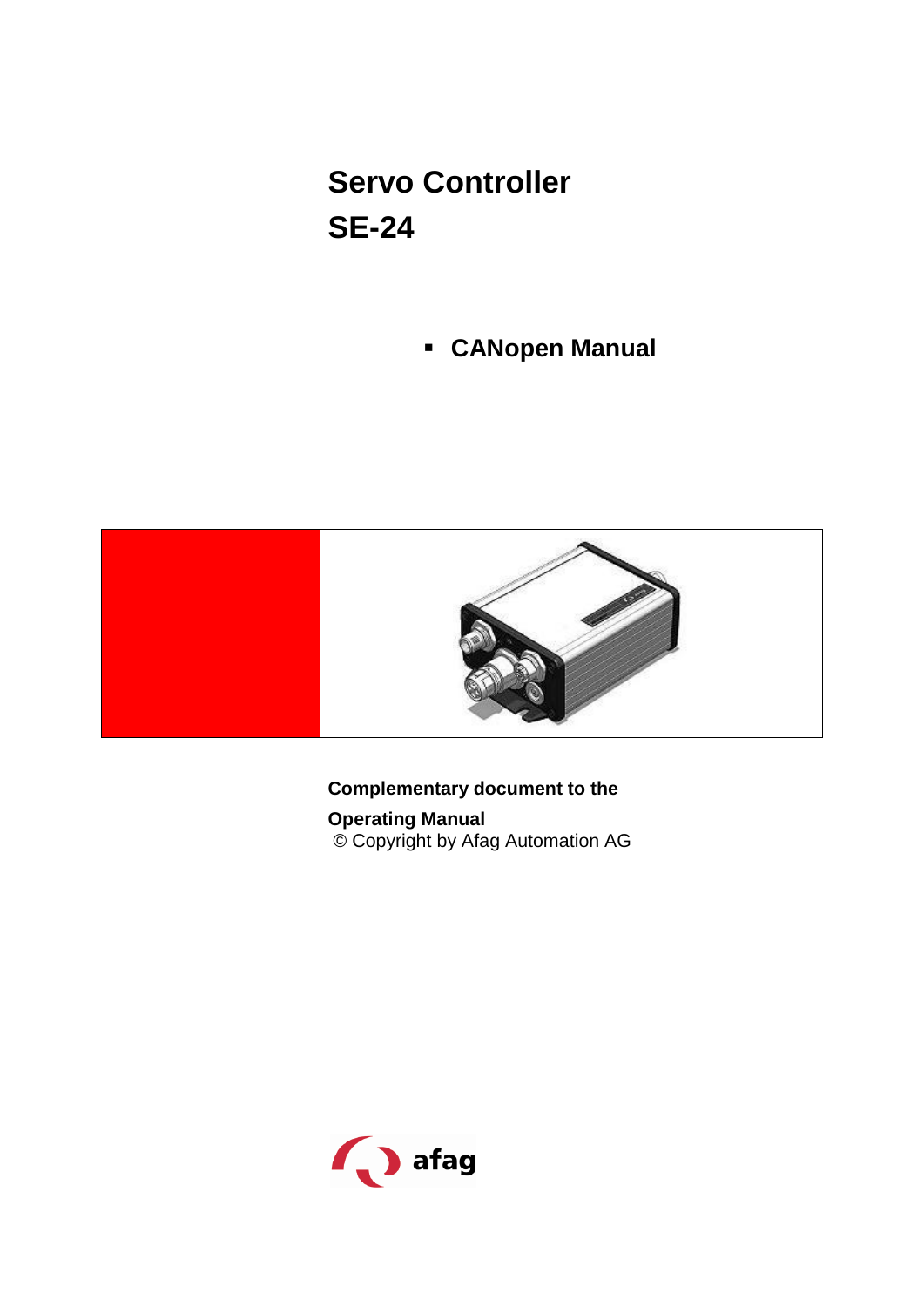

This manual is a complementary document to the operating manual and applies to:

Type **Order No.** 2014

SE-24 CANopen 50315437

Assembly and initial start-up must only be carried out by qualified personnel and according to these operating instructions.

Version of this documentation:

SE-24-CANopen-Manual vers. 1.2 en. 02.04.2012

| <b>A CAUTION</b> |                                                                                                                                                                       |  |
|------------------|-----------------------------------------------------------------------------------------------------------------------------------------------------------------------|--|
|                  | As this manual is a complementary document to the operating<br>instructions, it is not sufficient alone to carry out installation and<br>commissioning of the device. |  |
|                  | Please pay attention to the notes in                                                                                                                                  |  |
|                  | 1.1 Documentation                                                                                                                                                     |  |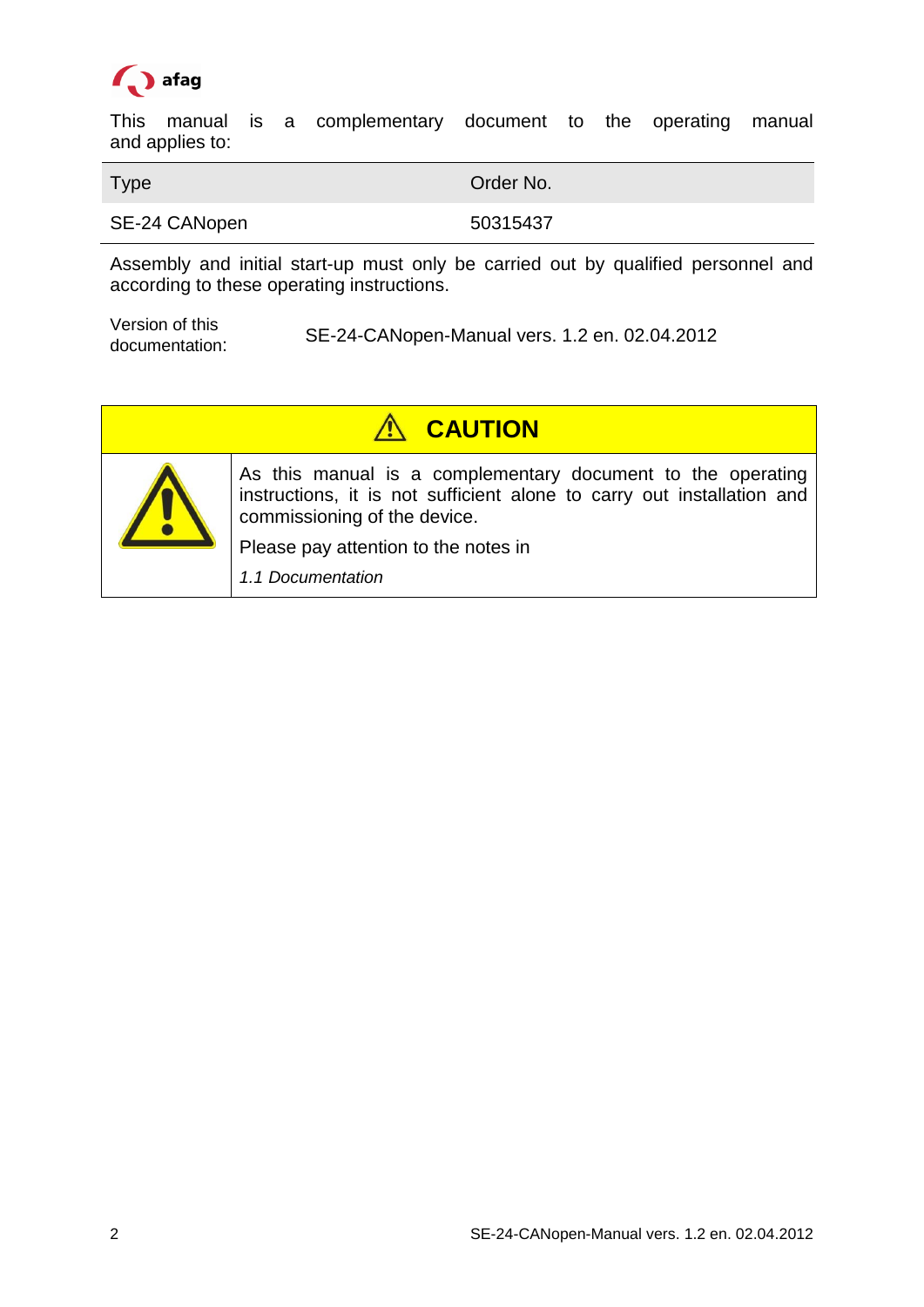

### **Symbols:**

# **A** DANGER



**Indicates imminent danger.**

**Non-compliance with this information results in death or serious personal injuries (invalidity).**

# **WARNING**



Indicates a possible dangerous situation.

Non-compliance with this information results in death or serious personal injuries (invalidity).

#### $\bigwedge$ **CAUTION**



Indicates a possible dangerous situation.

Non-compliance with this information results in damage to property or slight to moderate personal injuries.

# **NOTE**



Indicates general notes, useful operator tips and operating recommendations which do not affect safety and health of the personnel.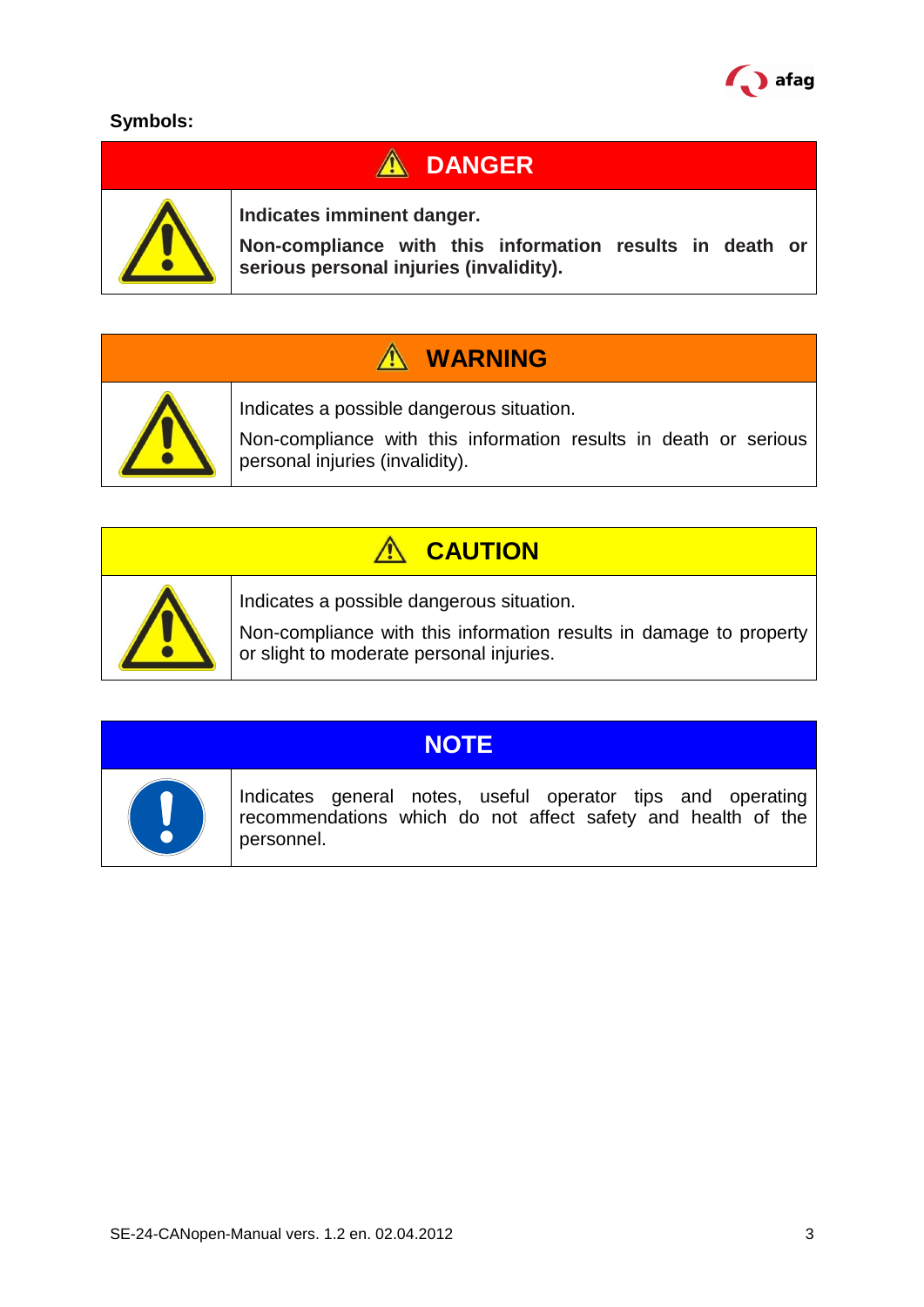

# **Table of Contents**

| 1.1            |  |
|----------------|--|
| $\overline{2}$ |  |
| 3              |  |
| 3.1            |  |
| 3.2            |  |
| 3.3            |  |
| 4              |  |
| 4 <sub>1</sub> |  |
| 4.1.2<br>4.1.3 |  |
| 5              |  |
| 5.1            |  |
| 5.2            |  |
| 5.3            |  |
| 5.4            |  |
| 5.4.1<br>5.4.2 |  |
| 5.5            |  |
| 6              |  |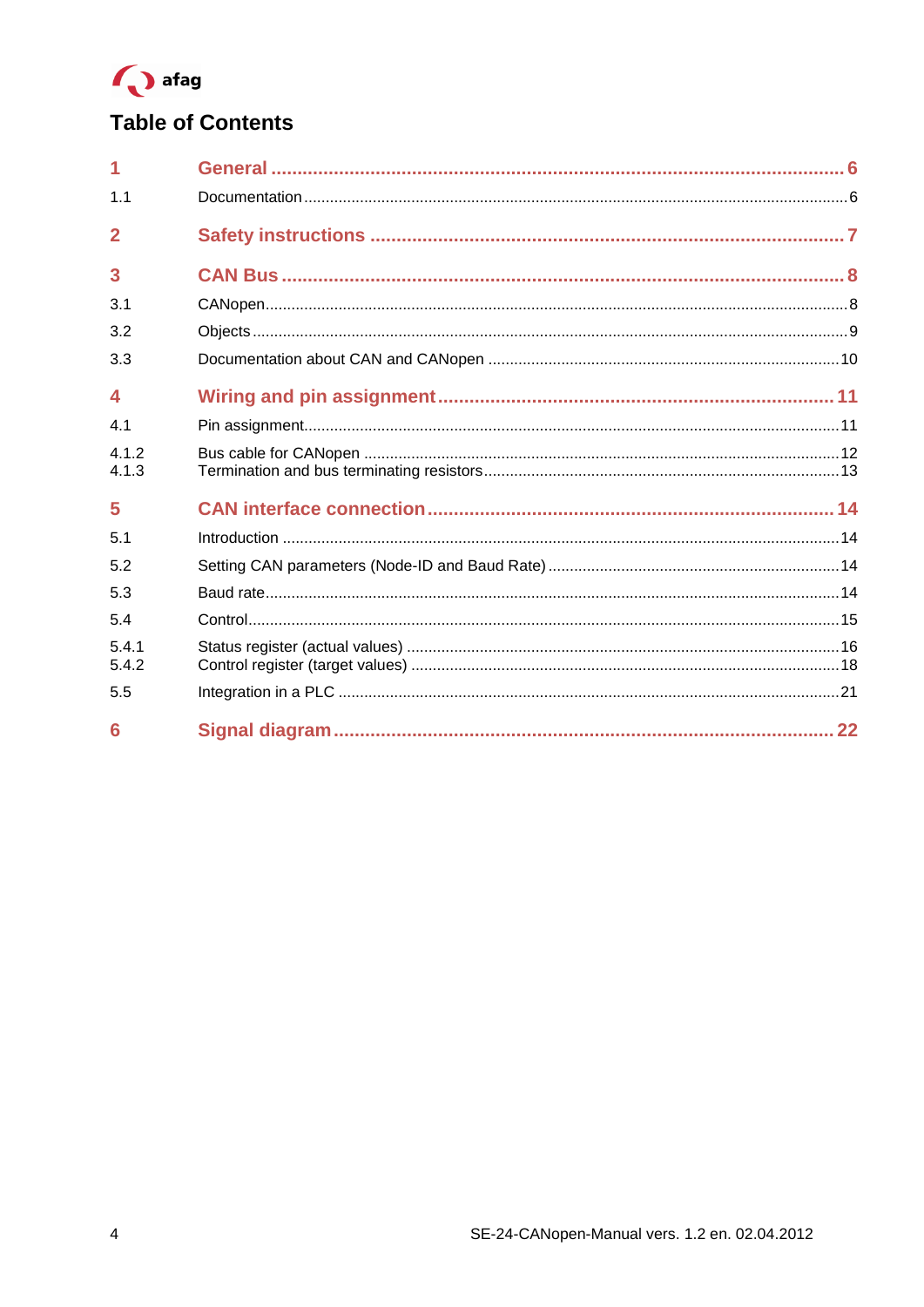

# **List of Figures**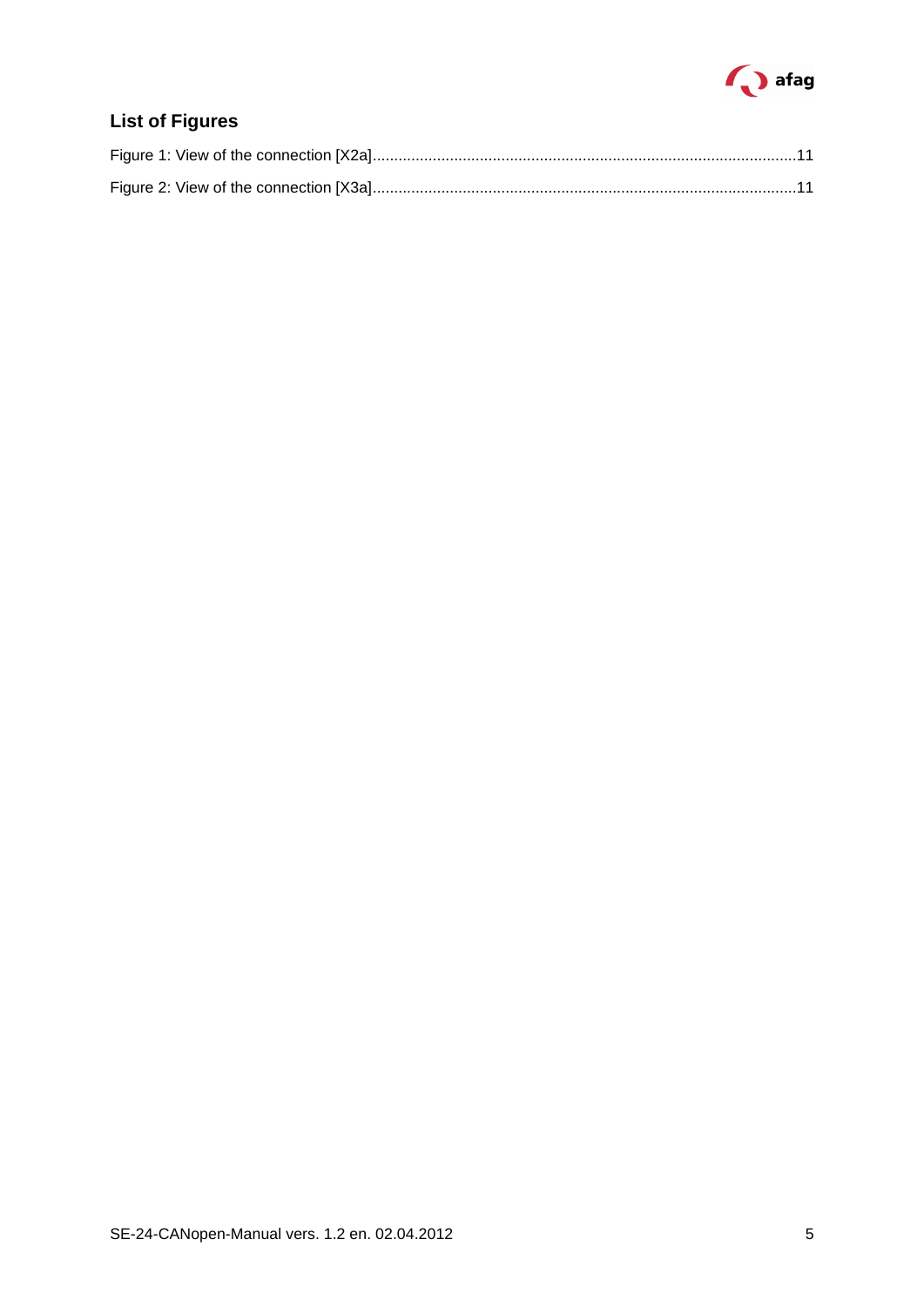

### <span id="page-5-1"></span>**1 General**

#### <span id="page-5-0"></span>**1.1 Documentation**

This manual is a complementary documentation to the operating manual and describes the field bus interface connection of the SE-24 servo controller under CANopen. It contains a description of setting the physical parameters and communication with the servo controller.

It is intended for persons who are already familiar with the SE-24 servo controller.

#### **It contains safety instructions that must be followed.**

More detailed information can be found in the following documents:

#### **Main document:**

#### **SE-24 Operating Manual**

Description of the technical data and the functions of the device as well as notes for the connector assignments, installation and operation of the SE-24 servo controller.



#### **Complementary documents to the operating manual:**

#### **SE-24 IO Manual**

Description of the I/O control of the SE-24 servo controller.

#### **SE-24 Profibus Manual**

Description of the fieldbus control of the SE-24 servo controller under PROFIBUS-DP.

#### **SE-24 EtherCAT Manual**

Description of the fieldbus control of the SE-24 servo controller under EtherCAT.

#### **SE-24 CANopen Manual**

Description of the fieldbus control of the SE-24 servo controller under CANopen.

#### **SE-24 Software Manual**

Description of the "afagTools" parameterization program.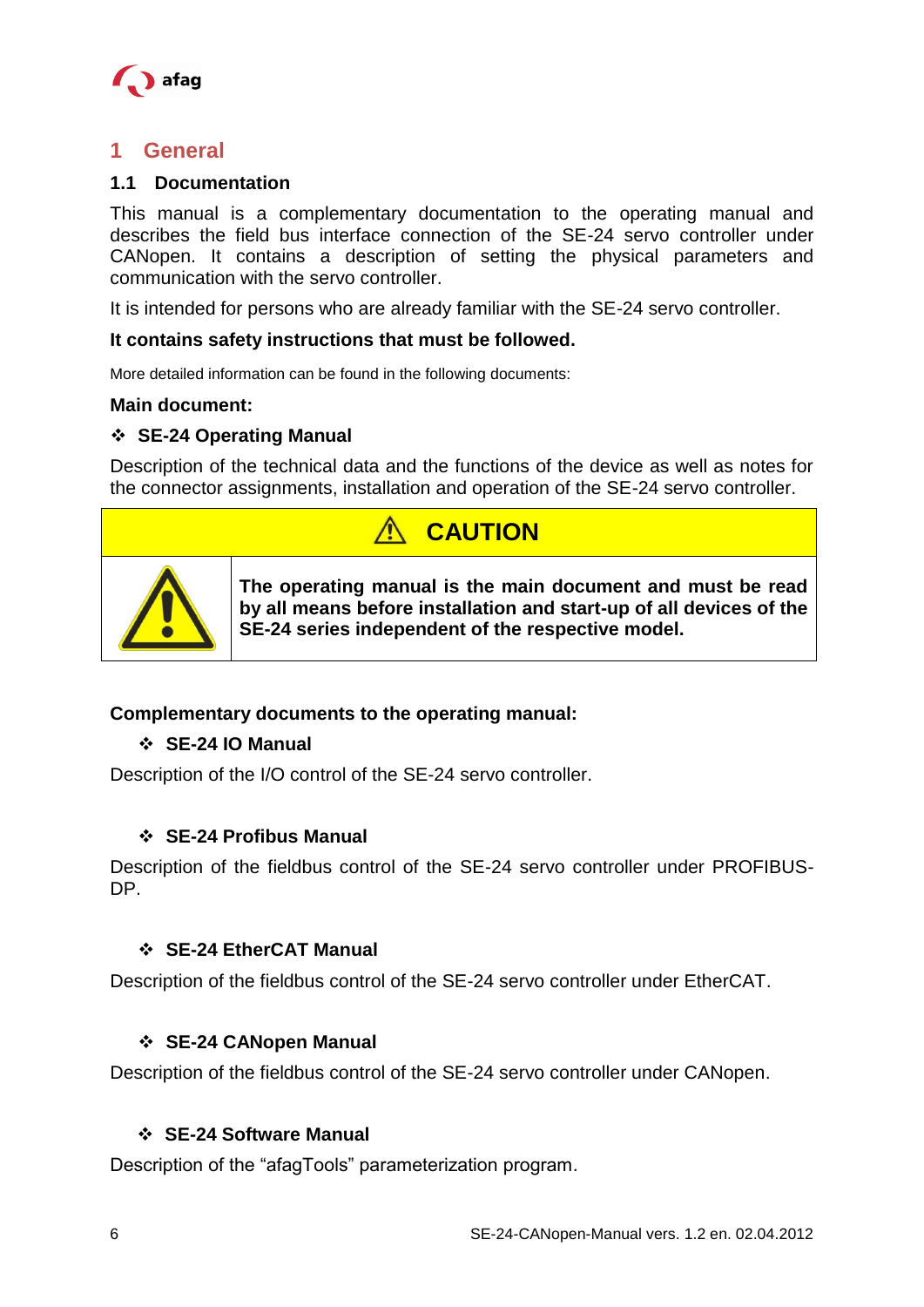

# <span id="page-6-0"></span>**2 Safety instructions**

| <b>AN CAUTION</b> |                                                                                                                                                                                        |  |  |
|-------------------|----------------------------------------------------------------------------------------------------------------------------------------------------------------------------------------|--|--|
|                   | The safety instructions in the operating manual must be<br>followed.                                                                                                                   |  |  |
|                   | The operating manual is the main document and must be read<br>by all means before installation and start-up of all devices of the<br>SE-24 series independent of the respective model. |  |  |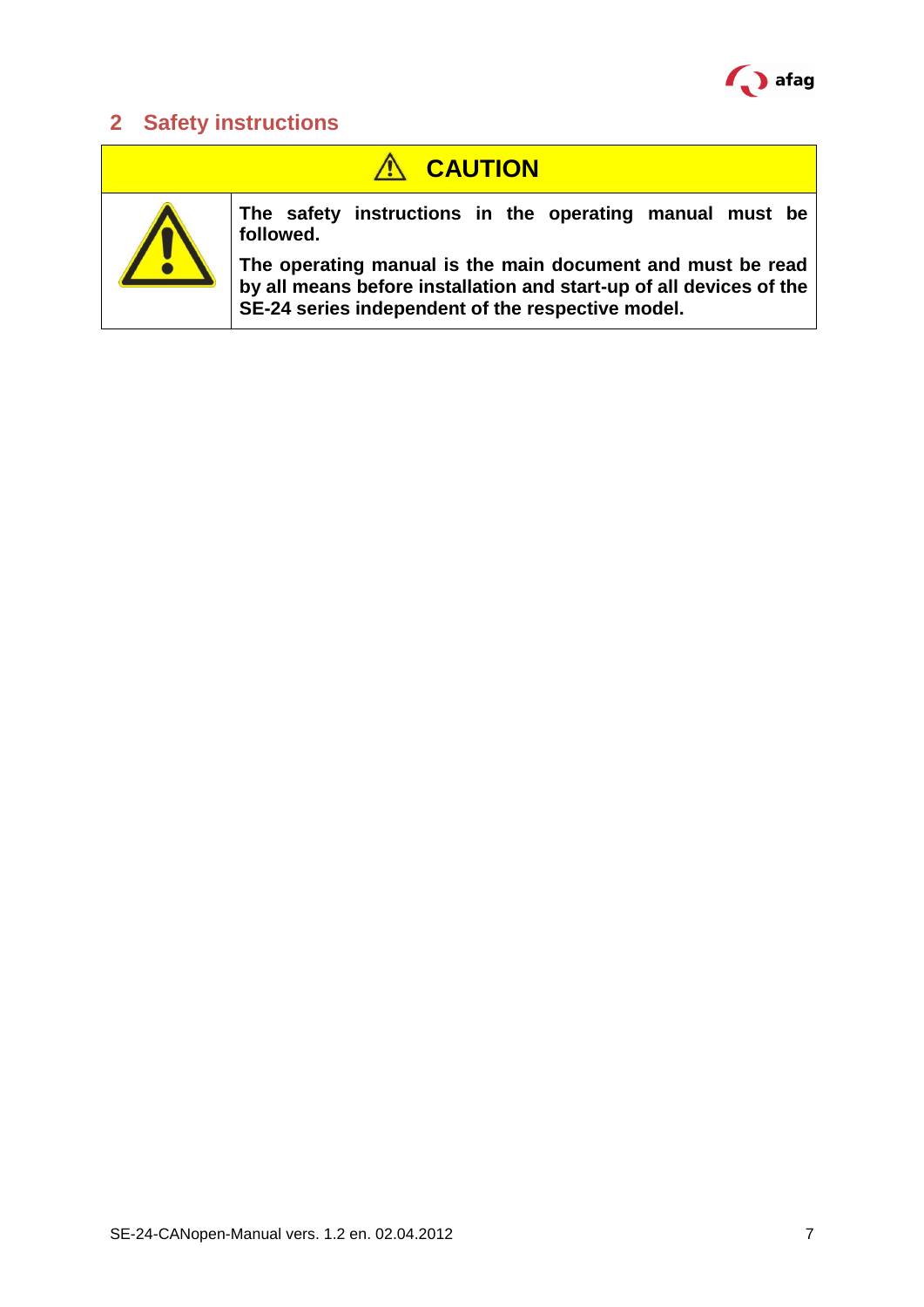

<span id="page-7-0"></span>The CAN bus is designed in accordance with High-Speed ISO standard (ISO 11898). The transmission rate is up to 1 Mbit/s.

#### <span id="page-7-1"></span>**3.1 CANopen**

CANopen denotes the communication protocol for CAN-bus systems. CANopen is based on CAL (**C**AN **A**pplication **L**ayer).

The CANopen protocol is a layer 7 protocol (Application Layer) which is applied on the CAN-bus (ISO 11898). The layers 1 & 2 (Physical Layer/Data Link Layer) are not affected by CAN-bus.

The CANopen communication profiles for the various applications are managed by CiA (**C**AN **i**n **A**utomation).

The service elements provided by the Application Layer enable the implementation of a distributed network application. These service elements are described in "CAN Application Layer (CAL) for Industrial Applications".

Each device in a CANopen network has a fixed node ID (module number, 1-127).

The servo controller "SE-24 CANopen" supports the following CiA standards:

- CiA DS 201-207 CAL CAN Application Layer for Industrial Applications
- CiA DS 301 Version 4.0 CANopen Application Layer and Communication Profiles
- CiA DS 402 Version 2.0 Device Profile Drives and Motion Control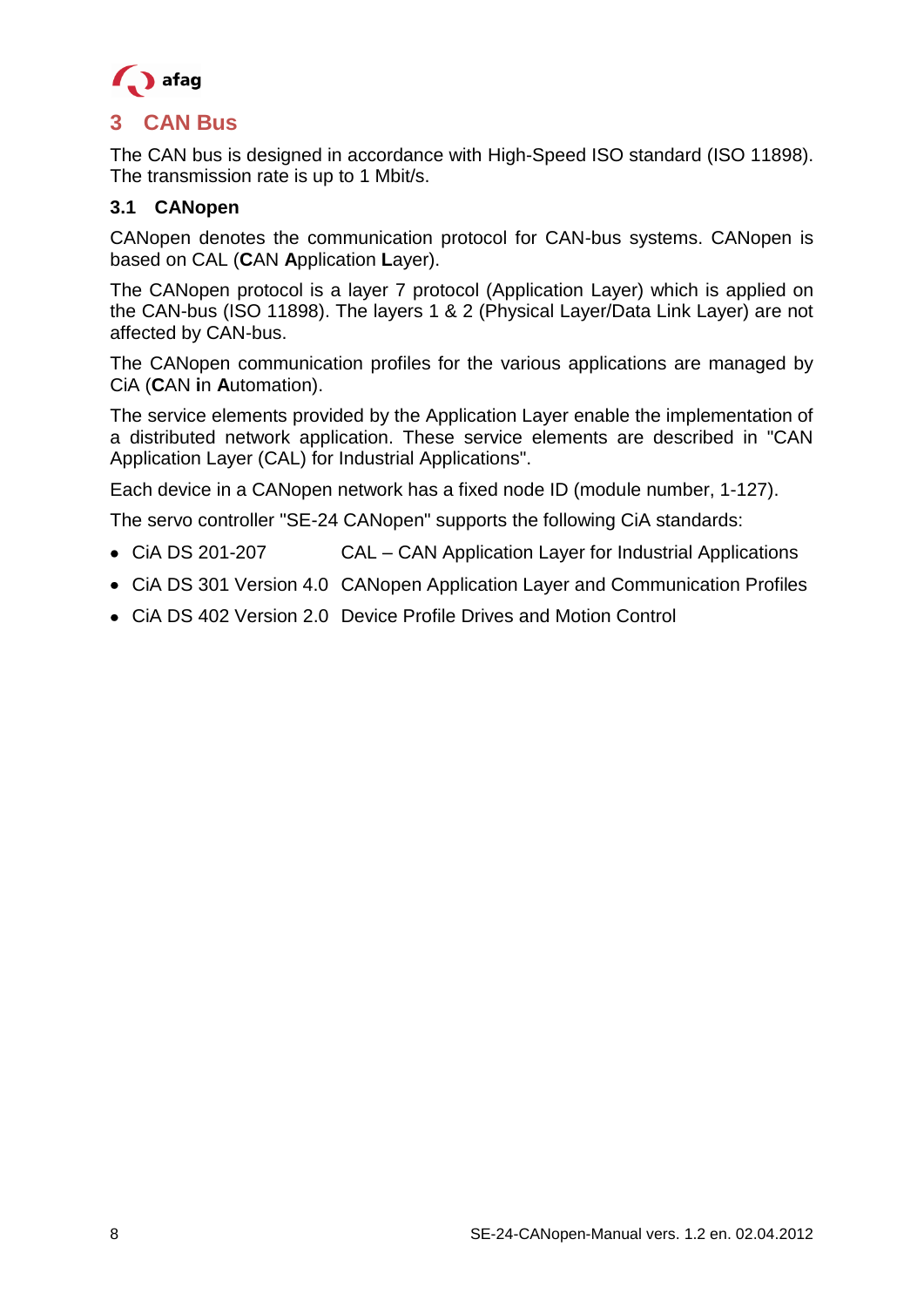

### <span id="page-8-1"></span><span id="page-8-0"></span>**3.2 Objects**

Data exchange with a "SE-24 CANopen" slave is performed using clearly defined process data objects (PDO). These are described in Chapter: *[5.4](#page-14-0) [Control](#page-14-0)* .

|  |  | The COB-IDs (Communication Object Identifier) are predefined: |  |  |  |
|--|--|---------------------------------------------------------------|--|--|--|
|--|--|---------------------------------------------------------------|--|--|--|

| <b>PDO</b> | <b>COB-ID</b> | <b>PDO</b> | <b>COB-ID</b> |
|------------|---------------|------------|---------------|
| TxPDO1     | 180h+Node-ID  | RxPDO1:    | 200h+Node-ID  |
| TxPDO2:    | 280h+Node-ID  | RxPDO2:    | 300h+Node-ID  |

| NO                                                                                     |
|----------------------------------------------------------------------------------------|
| $T x'' = sent from the slave (transmit)$<br>" $Rx$ " = received by the slave (receive) |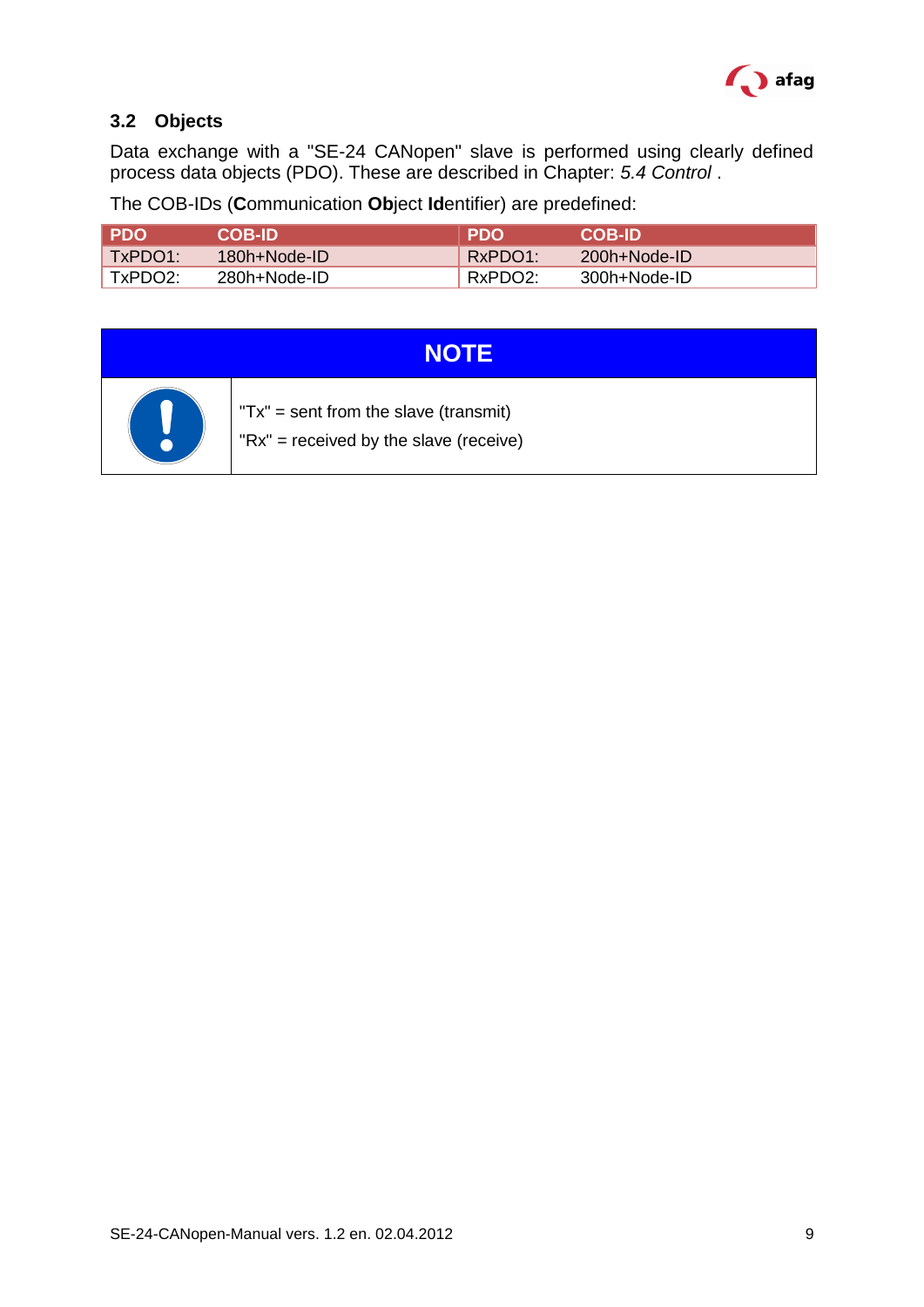

### <span id="page-9-0"></span>**3.3 Documentation about CAN and CANopen**

CAN (**C**ontroller **A**rea **N**etwork) is a standard developed by CiA (**C**AN **i**n **A**utomation) Hersteller- und Nutzerorganisation e.V. The description of the field bus system can be found in the following standards:

ISO 11898-2 (CAN transmission technology)

EN 50325-4 (CANopen protocol)

Further information, contact addresses etc. can be found at [www.can-cia.org.](http://www.can-cia.org/)

#### **More detailed documentation for the use of CAN:**

- 1. CAN Specification 2.0, Part A & Part B
- 2. High Layer Protocol CANopen
- 3. "CANopen" Holger Zeltwanger VDE Verlag ISBN 3-8007-2448-0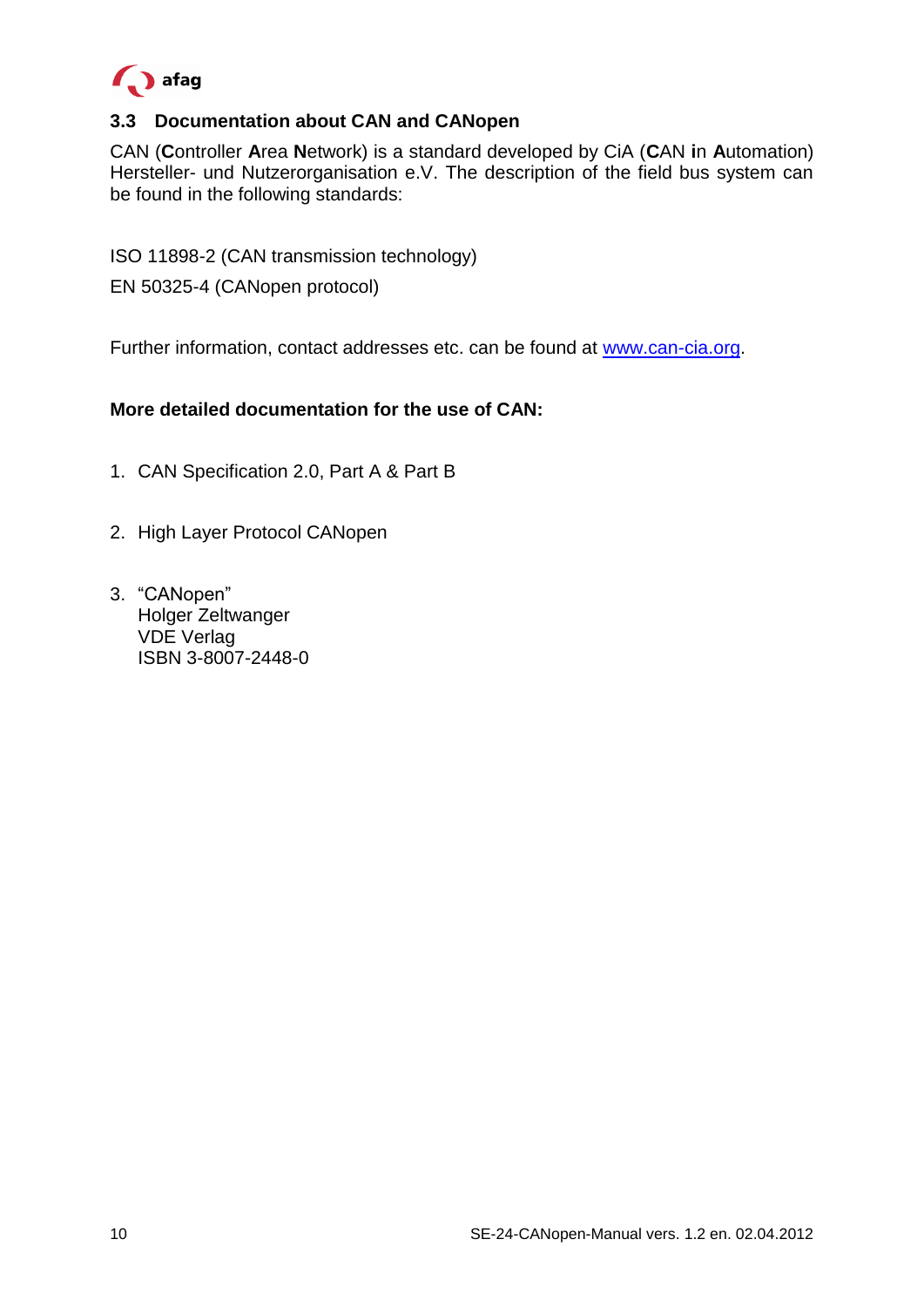

# <span id="page-10-0"></span>**4 Wiring and pin assignment**

#### <span id="page-10-1"></span>**4.1 Pin assignment**

The CANopen connection on the SE-24 servo controller is implemented as a 5 pole M12 plug or socket (a-coded).

### **4.1.1.1 CANopen IN [X2a]**



**Figure 1: View of the connection [X2a]**

| X2a, CANopen IN                                                                         |                                            |             |  |
|-----------------------------------------------------------------------------------------|--------------------------------------------|-------------|--|
| Flush-type plug, 5 pole M12, A-coded<br>Phoenix: 1419645<br>SACC-DSI-M12MS-5CON-M16/0.5 |                                            |             |  |
| Pin                                                                                     | <b>Specification</b><br><b>Designation</b> |             |  |
| 1                                                                                       | Shield                                     |             |  |
| $\mathcal{P}$                                                                           | n.c.                                       |             |  |
| 3                                                                                       | <b>CAN GND</b>                             | Data ground |  |
| 4                                                                                       | CAN_H                                      | CAN high    |  |
| 5                                                                                       | CAN L                                      | CAN low     |  |

### **4.1.1.2 CANopen OUT [X3a]**



**Figure 2: View of the connection [X3a]**

| X3a, CANopen OUT |  |
|------------------|--|
|                  |  |

Flush-type socket, 5 pole M12, A-coded Phoenix: 1419658

SACC-DSI-M12FS-5CON-M16/0.5

| Pin | <b>Designation</b> | <b>Specification</b> |
|-----|--------------------|----------------------|
|     |                    |                      |
| 1   | Shield             |                      |
| 2   | n.c.               |                      |
| 3   | CAN_GND            | Data ground          |
| 4   | CAN H              | CAN high             |
| 5   | CAN L              | <b>CAN</b> low       |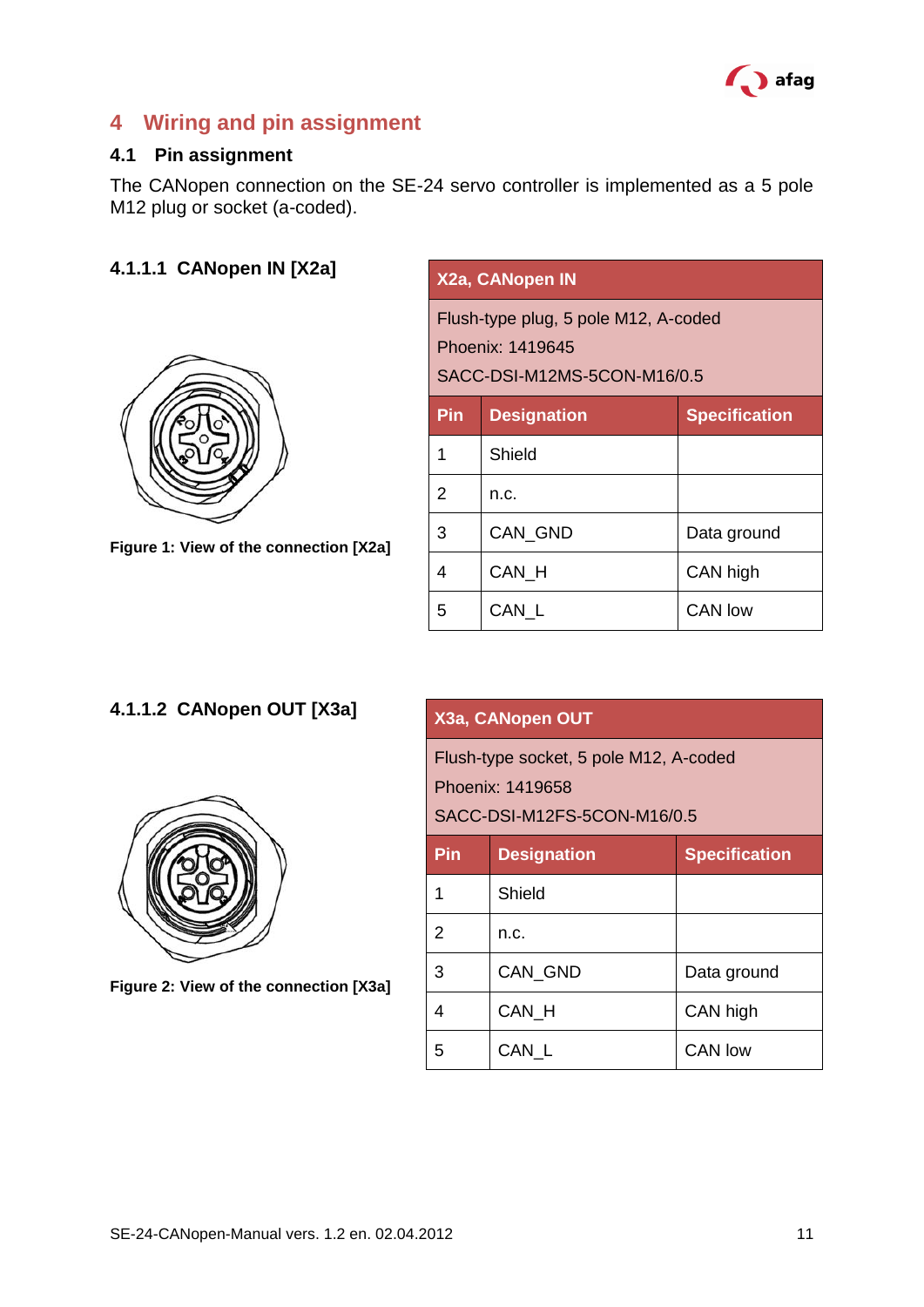

# **NOTE**



#### CAN cabling

When constructing the CAN network, strictly follow the advice of the current literature or the following information and instructions to obtain a stable and fault-free system. In the case of cabling not having been done properly, faults can occur on the CAN during operation which result in the servo controller switching off with an error message for safety reasons.

#### <span id="page-11-0"></span>**4.1.2 Bus cable for CANopen**

The following cables of the company Phoenix Contact should be used for the CANopen connection:

Bus system cable, CANopen/DeviceNet, 5 pole, PUR halogen-free, violet RAL 4001, shielded, straight M12-SPEEDCON plug, A-coded, on straight M12-SPEEDCON socket, A-coded

#### **Phoenix Contact CANopen cables**

| <b>CANopen cable</b> | <b>Order No.</b> | Length in m |
|----------------------|------------------|-------------|
|                      | 1518258          | 0,3         |
|                      | 1518261          | 0,5         |
|                      | 1518274          |             |
|                      | 1518287          | 2           |
|                      | 1518290          | 5           |
|                      | 1518300          | 10          |
|                      | 1518313          | 15          |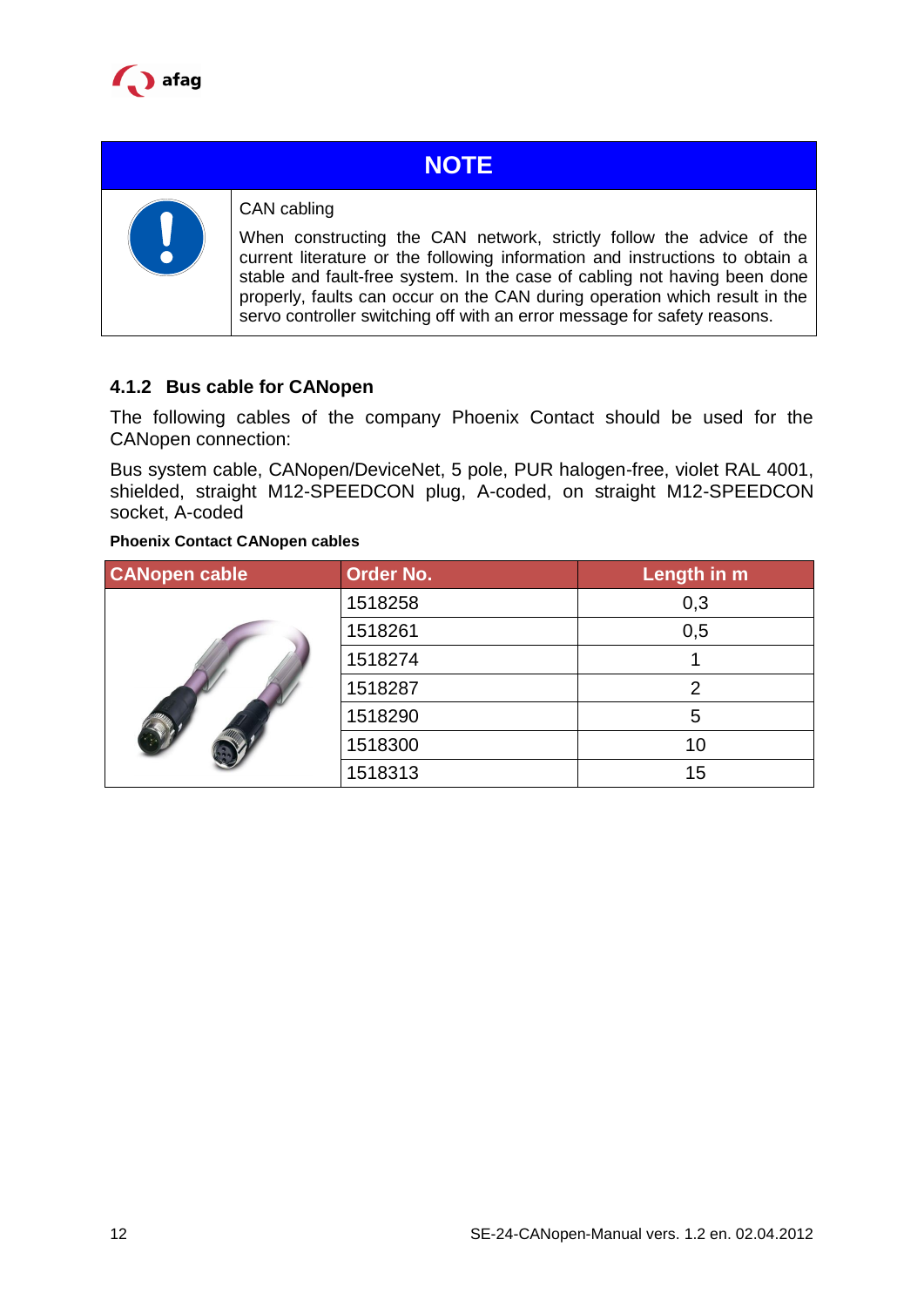

#### <span id="page-12-0"></span>**4.1.3 Termination and bus terminating resistors**

Every bus segment of a CAN network must be fitted with bus terminating resistors to minimise cable reflections, ensure almost constant load behaviour on the bus and to set a defined equilibrium rest potential on the cable. The termination is done at the beginning and at the end of a bus segment.

Due to the high protection class, the CAN module of the SE-24 servo controller has no integrated terminating resistors.

Therefore, an M12 connector terminating resistor should be used.

The following bus terminating resistor from the company Phoenix Contact should be used for the CAN-bus termination:

#### **Phoenix Contact CANopen terminating resistor**

**CANopen terminating resistor**



| <b>Type</b>         | <b>Article No.</b> |
|---------------------|--------------------|
| SAC-5P-M12MS CAN TR | 1507816            |

| <b>NOTE</b>                                                           |
|-----------------------------------------------------------------------|
| Defective or incorrect bus termination is a frequent cause of faults. |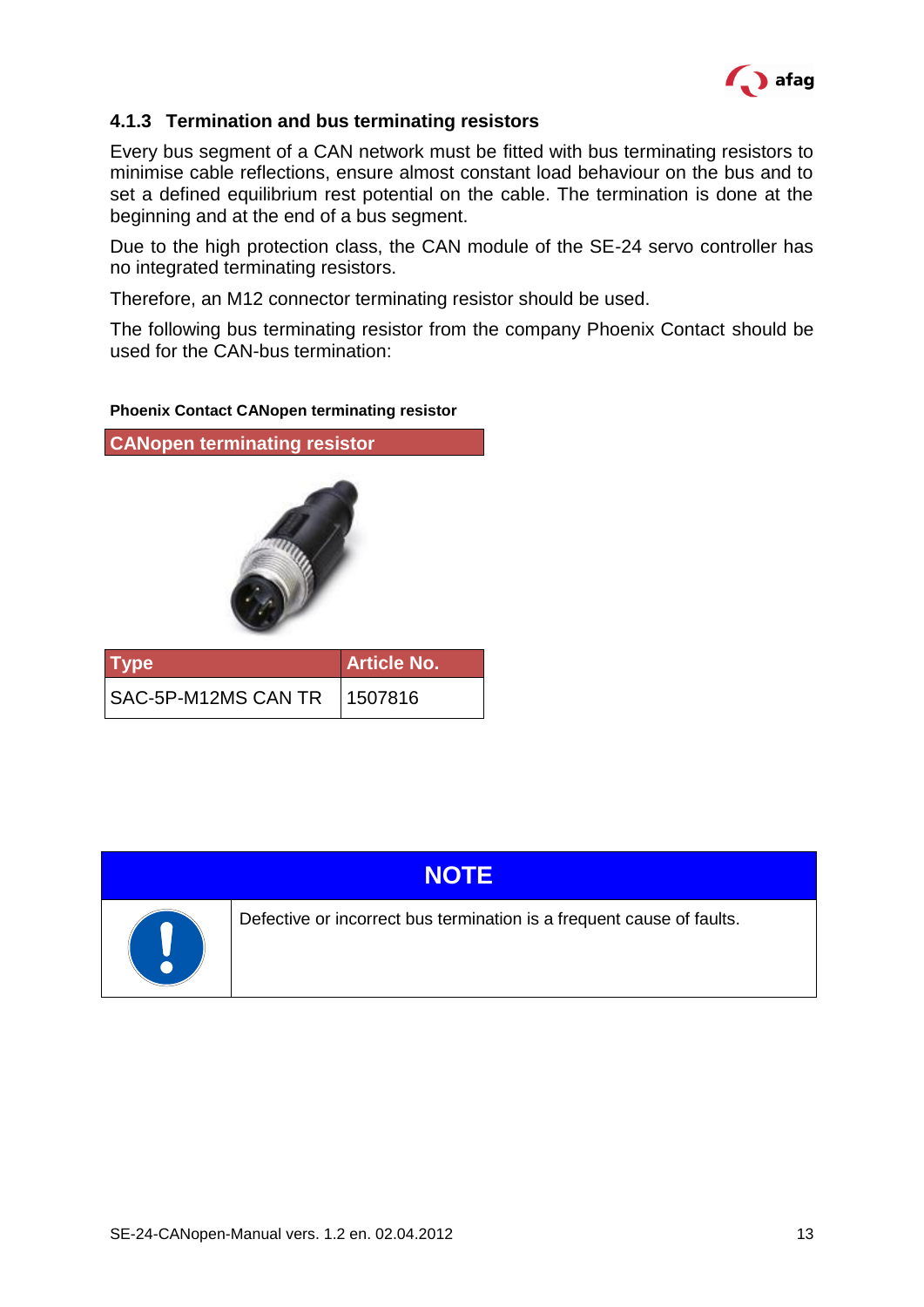

### <span id="page-13-0"></span>**5 CAN interface connection**

#### <span id="page-13-1"></span>**5.1 Introduction**

A number of steps are necessary to create a functioning CAN interface connection. Some of these settings should or must be executed before the activation of the CAN communication. This chapter provides an overview of the corresponding steps.

Data are transmitted via so-called PDOs (**P**rocess **D**ata **O**bject). The data are assigned fixed (mapped) on the slave (in this case the SE-24). Therefore, on the slave side, only the device address (Node-ID) and the transmission speed (baud rate) and on the master side only how many data items and the arrangement of the data have to be specified.

#### <span id="page-13-2"></span>**5.2 Setting CAN parameters (Node-ID and Baud Rate)**

Proceed as follows to set the CAN node address (node ID) and the communication speed (baud rate):

- 1. Open the "afagTools" configuration program.
- 2. Select the "CAN Config" tool:



3. Set the node ID and the baud rate in the following window and confirm with "Set":



4. **Important:** Changes are only applied when the controller is restarted.

#### <span id="page-13-3"></span>**5.3 Baud rate**

The default transmission speed of the SE-24 servo controller is 125 kBit/s and can be set up to maximum 1 MBit/s.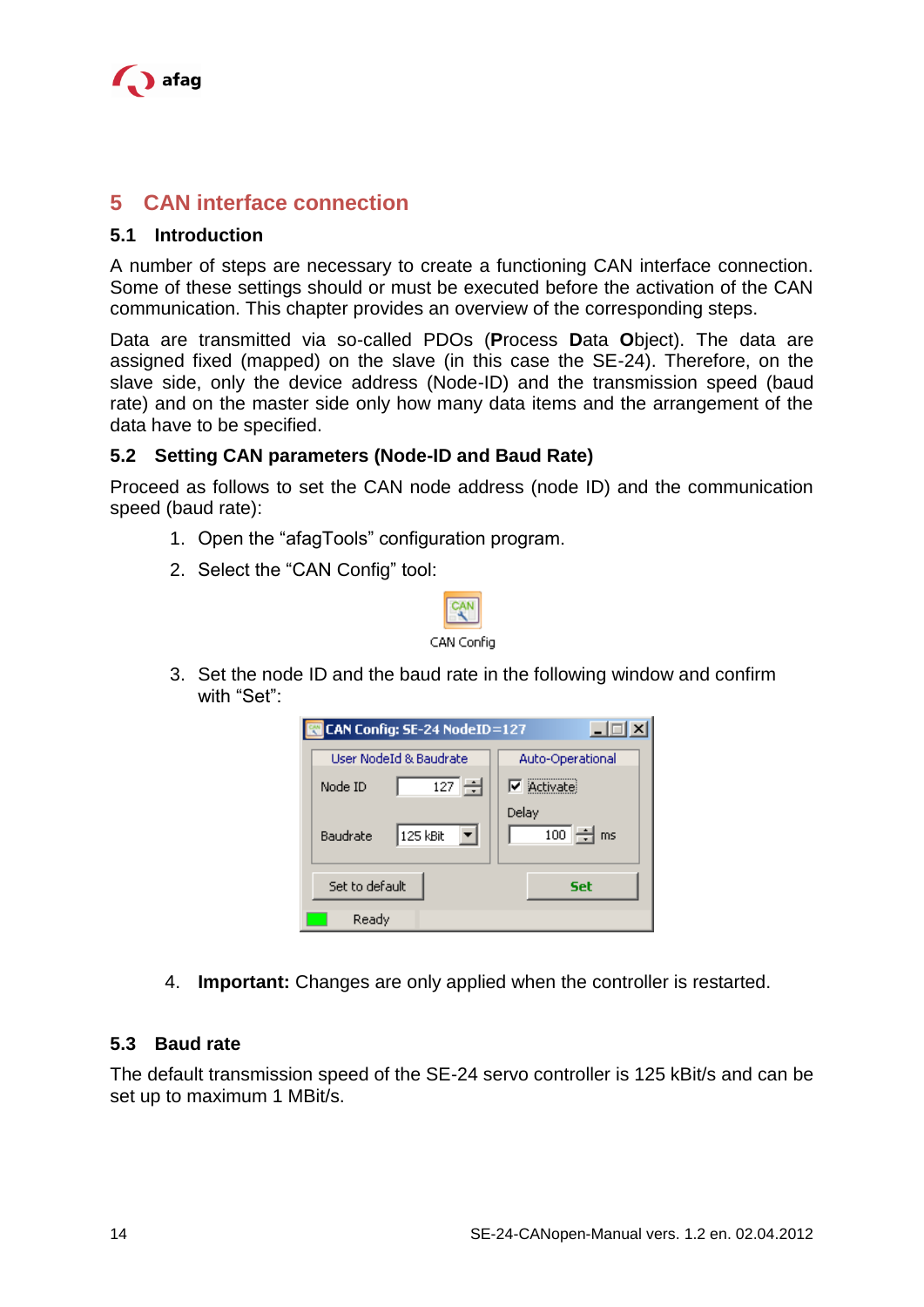

#### <span id="page-14-1"></span><span id="page-14-0"></span>**5.4 Control**

Two registers are required for operation of the SE-24: the status register which contains the ACTUAL values of the drive, and the control register where the TARGET values are entered.

The signals are described and specified on the following pages.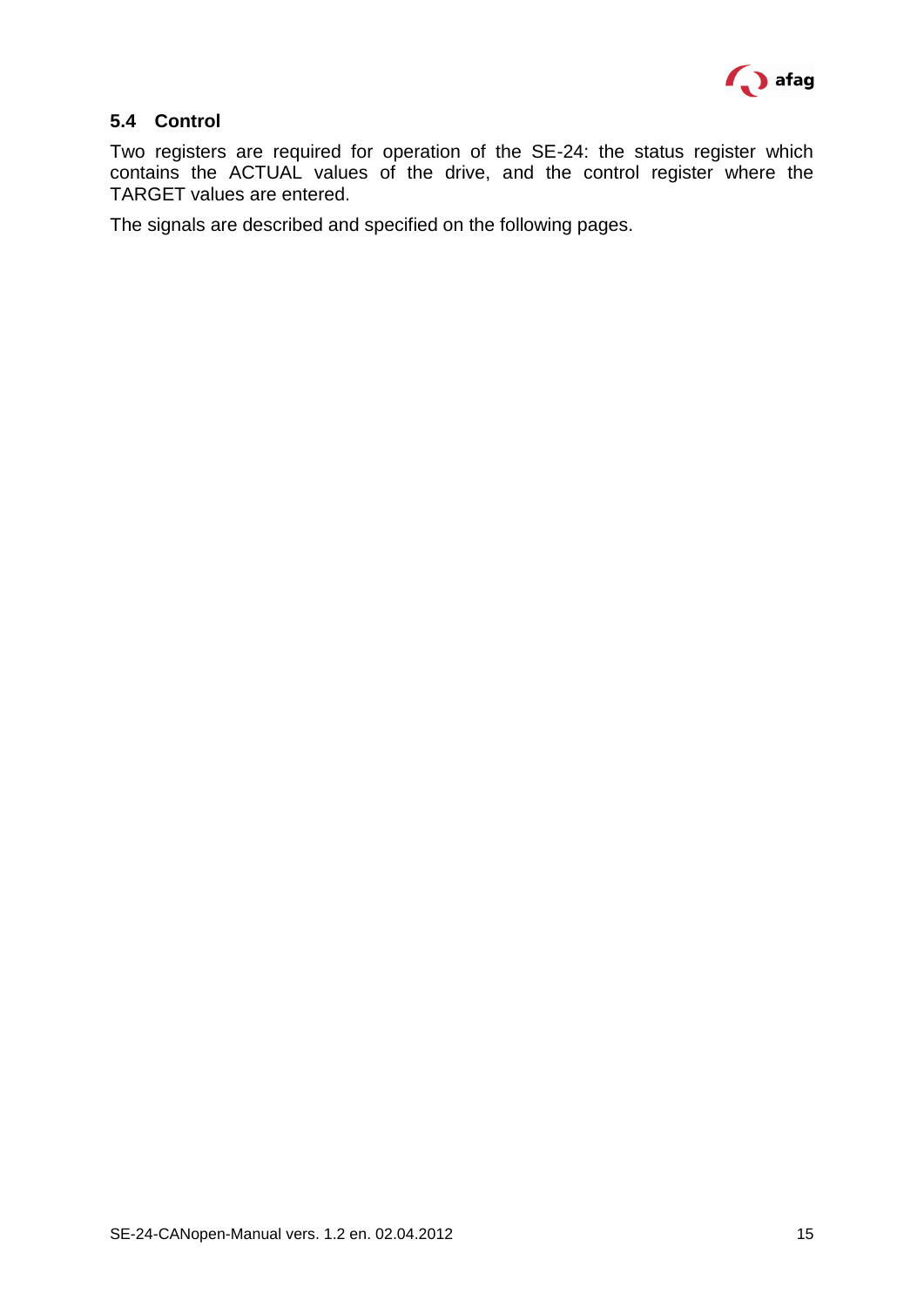

# **5.4.1 Status register (actual values)**

### **5.4.1.1 Signal description of the output data of the SE-24 servo controller**

<span id="page-15-0"></span>

| <b>Object</b>                      | <b>Description</b> |                                                                                                                                                                                                                                                                                                                                                                                                                                                                                                                                                                                                                                           |
|------------------------------------|--------------------|-------------------------------------------------------------------------------------------------------------------------------------------------------------------------------------------------------------------------------------------------------------------------------------------------------------------------------------------------------------------------------------------------------------------------------------------------------------------------------------------------------------------------------------------------------------------------------------------------------------------------------------------|
| ready                              | <b>BOOL</b>        | This signal is set if the drive is ready for operation and can be energised.<br>If there is a fault in the drive, this signal and also the "drive_enable_ok" signal are reset.<br>The "ready" signal will not be set again until the error has been acknowledged by resetting the "drive_enable/fault_res"<br>signal.                                                                                                                                                                                                                                                                                                                     |
| drive_enable_ok                    | BOOL               | Power output stage and control are active.                                                                                                                                                                                                                                                                                                                                                                                                                                                                                                                                                                                                |
| ref_valid                          | <b>BOOL</b>        | This signal is set when a valid reference position exists.<br>The signal is not set during an ongoing reference movement. It is set for the first time or once again only after a<br>successfully executed reference movement.                                                                                                                                                                                                                                                                                                                                                                                                            |
| move_ok                            | BOOL               | This bit is set depending on the traverse mode.<br>In position mode the signal is set when the actual position is within the position window for a longer time than the set<br>delay time.<br>In current mode the bit is set when the actual current value is within the current value window for a longer time than the<br>set delay time.<br>Important:<br>The signal is reset when the "start_move" signal is set.<br>This however happens with a certain delay. Therefore it should be noted that the "move_ok" signal must first be<br>queried for LOW and afterwards for HIGH after a run was started with the signal "start_move". |
| error_no                           | INT <sub>16</sub>  | Display of the error which has occurred.                                                                                                                                                                                                                                                                                                                                                                                                                                                                                                                                                                                                  |
| position_value<br>[µm]<br>[°/1000] | INT32              | Actual position                                                                                                                                                                                                                                                                                                                                                                                                                                                                                                                                                                                                                           |
| current_value<br>[mA]              | INT32              | Actual motor current                                                                                                                                                                                                                                                                                                                                                                                                                                                                                                                                                                                                                      |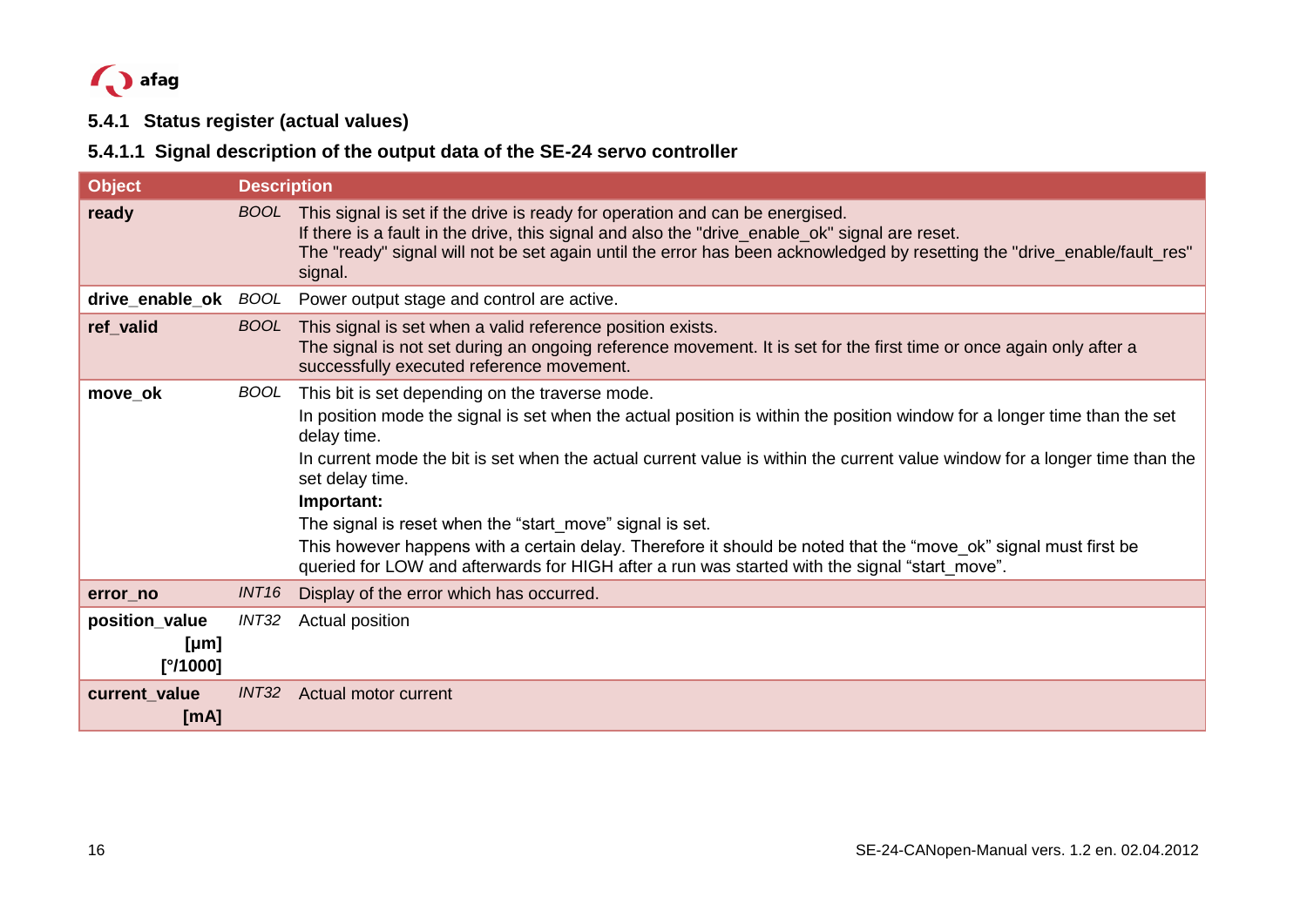

# **5.4.1.2 Output telegram of the SE-24 servo controller**

**TX PDO 1 (8 bytes)**

| U     |                                            | $\mathbf{z}$        | 3                        | 4 | 5. | 6 | 8 | 9 | 10 | 11 | 12 | 13 | 14 | 15 | 16 | 17 | 18 | 19                                              | <b>20</b> | 21 | 22 | 23 | 24 | 25 | $26 \mid 27$ | 28 | 29 | $30 \mid 31$ |  |
|-------|--------------------------------------------|---------------------|--------------------------|---|----|---|---|---|----|----|----|----|----|----|----|----|----|-------------------------------------------------|-----------|----|----|----|----|----|--------------|----|----|--------------|--|
| ready | 농<br>enable.<br>Φ<br>$\dot{\bar{\vec{a}}}$ | <b>bilio</b><br>ref | $\breve{\sigma}$<br>move |   |    |   |   |   |    |    |    |    |    |    |    |    |    | error_nr (16-bit)<br>[Error register (3001:00)] |           |    |    |    |    |    |              |    |    |              |  |

| 32   | $33 \mid 34 \mid$   |  | 35   36   37 |  | 38   39   40   41 | $42 \mid 43 \mid 44 \mid$                         |  | 45 | 46   47   48   49   50 |  |  |  | 51   52   53   54   55   56 | 57 | $58$ 59 | 60 | 61 | 62 | 63 |
|------|---------------------|--|--------------|--|-------------------|---------------------------------------------------|--|----|------------------------|--|--|--|-----------------------------|----|---------|----|----|----|----|
| bit) | position_value (µm, |  |              |  |                   | $^{\circ}$ /1000, 32- [Actual position (3762:01)] |  |    |                        |  |  |  |                             |    |         |    |    |    |    |

|  | TX PDO 2 (4 bytes)         |  |  |  |            |                                  |  |                   |  |                                       |  |  |  |  |                           |  |                   |
|--|----------------------------|--|--|--|------------|----------------------------------|--|-------------------|--|---------------------------------------|--|--|--|--|---------------------------|--|-------------------|
|  |                            |  |  |  | -9         | $\mid$ 10   11   12   $\mid$     |  | 13   14   15   16 |  | 17   18   19   20   21   22   23   24 |  |  |  |  | $25 \mid 26 \mid 27 \mid$ |  | 28   29   30   31 |
|  | current_value (mA, 32-bit) |  |  |  | (3262:01)] | [Current – actual filtered value |  |                   |  |                                       |  |  |  |  |                           |  |                   |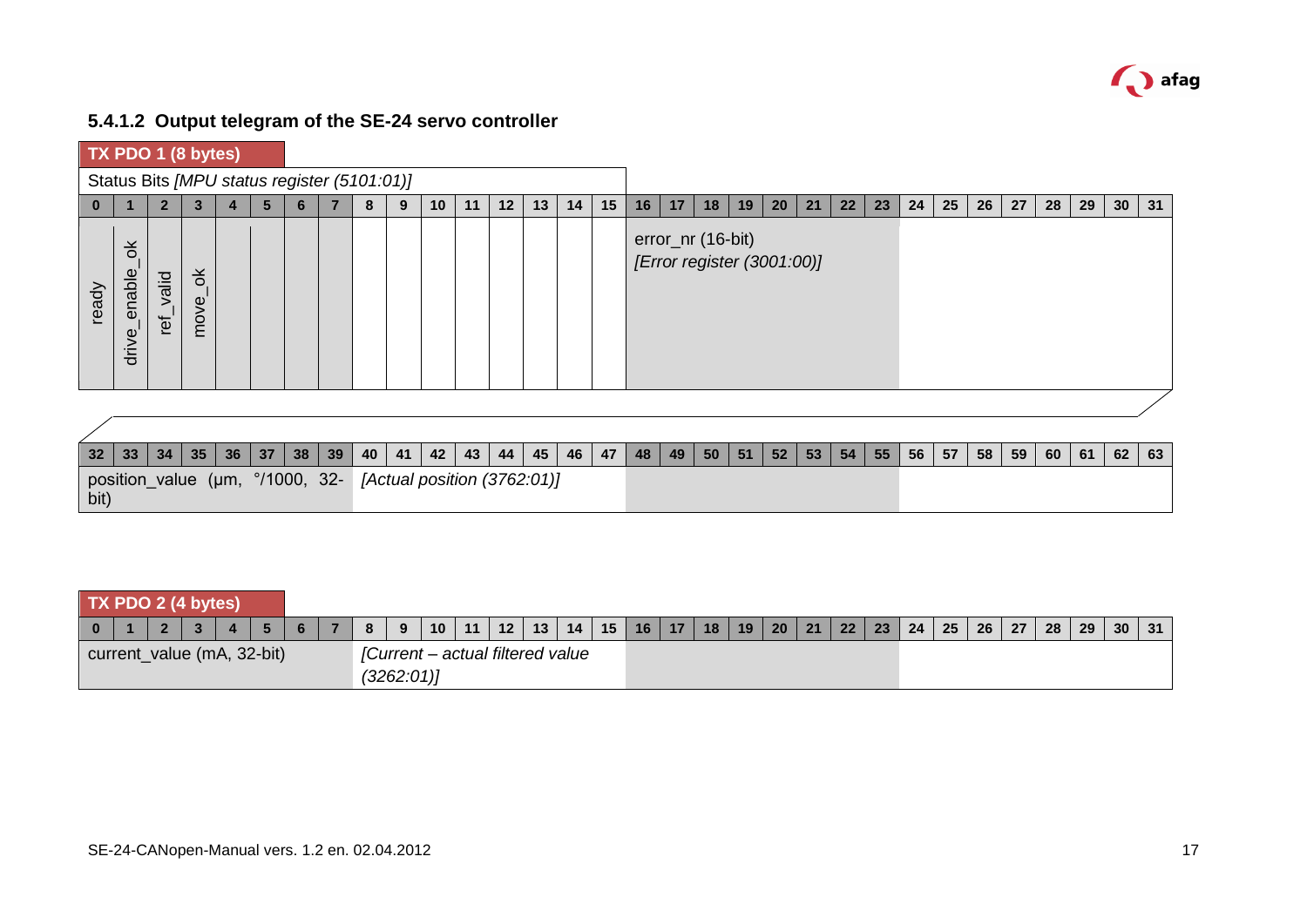

# **5.4.2 Control register (target values)**

### **5.4.2.1 Signal description of the input data of the SE-24 servo controller**

<span id="page-17-0"></span>

| <b>Object</b>            | <b>Description</b> |                                                                                                                                                                                                                                                                                                                                                                                                                                                                                                                                                                                                                                                                                                     |
|--------------------------|--------------------|-----------------------------------------------------------------------------------------------------------------------------------------------------------------------------------------------------------------------------------------------------------------------------------------------------------------------------------------------------------------------------------------------------------------------------------------------------------------------------------------------------------------------------------------------------------------------------------------------------------------------------------------------------------------------------------------------------|
| drive_enable / fault_res | <b>BOOL</b>        | This signal is assigned twice.<br>Controller release = Hi-active / error acknowledgement = Lo-active<br>LOW => motor is not energised, errors are acknowledged.<br>Change 0=>1, if there is no error, the motor will be energised during a change from LOW to HIGH and remains<br>controlled until an error occurs or the signal is set to LOW.<br>If this input is set the first time after a restart, the offset angle of the commutation position is first determined (only<br>for motors <b>without</b> Hall encoder).<br>Change 1=>0, if there is an error, the controller will try to acknowledge the pending errors. This is only possible if<br>the cause for the error has been rectified. |
| start/stop_ref           | BOOL               | A rising edge causes a reference run to be executed.<br>A falling edge aborts the reference run.<br>The sequence is as follows: Setting of the signal "drive_enable/fault_res", wait until the signal "drive_enable_ok"<br>is at HIGH. Then set the signal "start/stop_ref", the reference run is executed. Wait until the signal "ref_ok" is at<br>HIGH, the reference run is terminated. The controller is now ready for positioning.                                                                                                                                                                                                                                                             |
| start/stop_move          | <b>BOOL</b>        | A rising edge signals that a new movement order should be undertaken and started.<br>In case of a falling edge the SE-24 is stopped quickly. This input has no influence during a reference run.<br>Precondition is however that no error is pending, that controller release is active and a successful reference run<br>was carried out, i.e. the outputs "ready", "drive_enable_ok" and "ref_valid" must be set.                                                                                                                                                                                                                                                                                 |
| mode                     | <b>BOOL</b>        | Operating mode: position / current mode<br>$LOW = position controller mode$<br>$HIGH = current controller mode$                                                                                                                                                                                                                                                                                                                                                                                                                                                                                                                                                                                     |
| pos_nr                   | INT4               | Position set (binary) which should be approached. The position sets (1-15) are preconfigured with the<br>"Positioning sets" tool window in the "Manual operation" tool of the "afag Tools" configuration software.<br>Caution: When the movement is made using the position sets, the values of the "mode",<br>"move_relative", "target_position", "velocity", "deceleration", "acceleration" and "target_current"<br>objects are ignored.                                                                                                                                                                                                                                                          |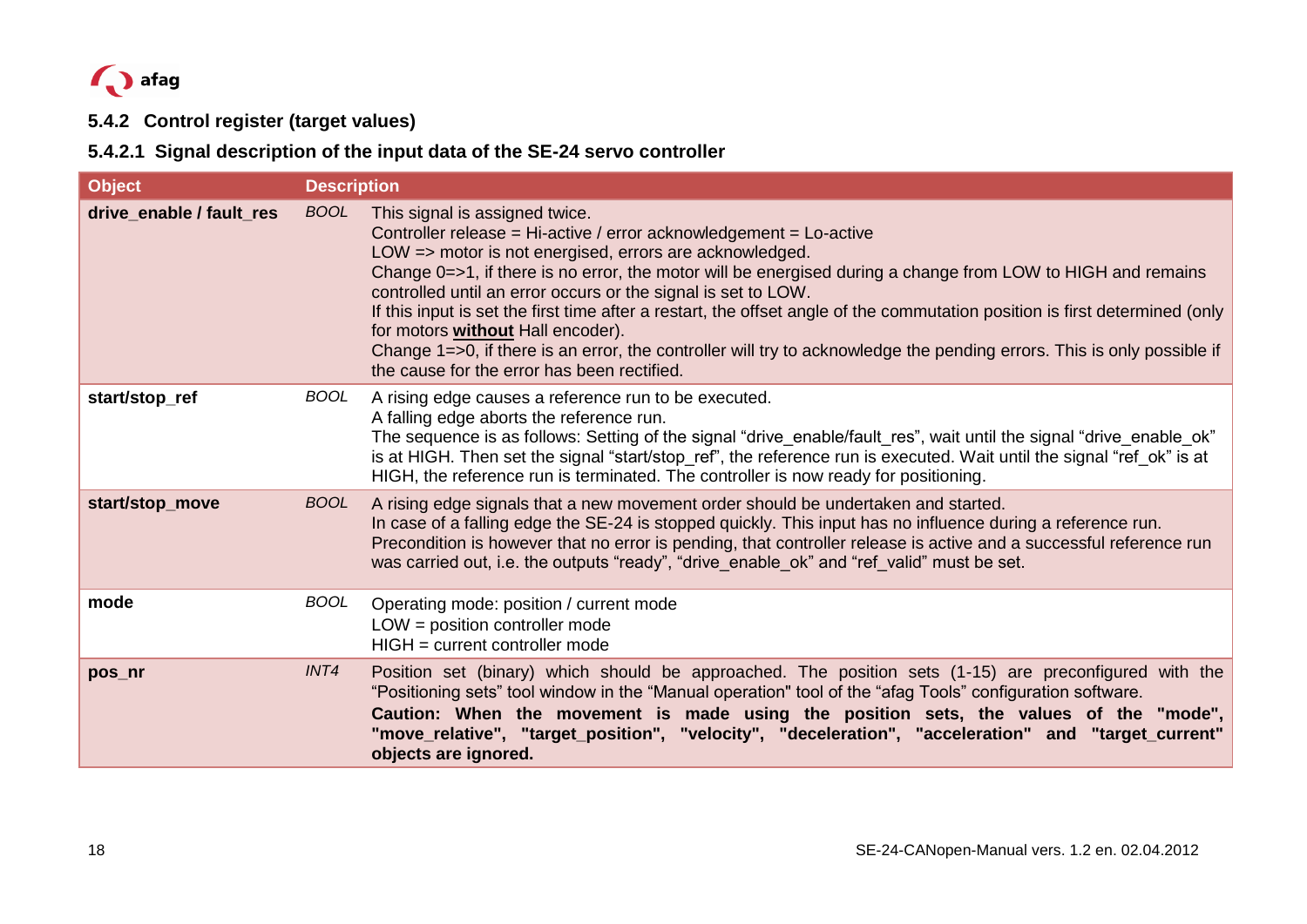

| jog_pos         |                                                       | <b>BOOL</b>       | When the input is set the drive accelerates with the acceleration set for the Jog mode to a pre-parameterized<br>positive movement speed.<br>In case of a falling edge at this input, the drive brakes to a standstill with the deceleration set for the quick-stop.<br>This input has no effect during the reference-, position or current run. |
|-----------------|-------------------------------------------------------|-------------------|--------------------------------------------------------------------------------------------------------------------------------------------------------------------------------------------------------------------------------------------------------------------------------------------------------------------------------------------------|
| jog_neg         |                                                       | <b>BOOL</b>       | When the input is set the drive accelerates with the acceleration set for the Jog mode to a pre-parameterized<br>negative movement speed.<br>In case of a falling edge at this input, the drive brakes to a standstill with the deceleration set for the quick-stop.<br>This input has no effect during the reference-, position or current run. |
| move_relativ    |                                                       | <b>BOOL</b>       | Change between absolute and relative.<br>LOW=absolute, HIGH=relative                                                                                                                                                                                                                                                                             |
| target_position | [µm]<br>[°/1000]                                      | INT32             | <b>Target position</b><br>The position target value is interpreted as an absolute or relative position depending on the "move_relative"<br>signal.                                                                                                                                                                                               |
| velocity        | [mm/s]<br>['/s]                                       | INT <sub>16</sub> | Target movement speed                                                                                                                                                                                                                                                                                                                            |
| acceleration    | [mm/s <sup>2</sup> ]<br>$[^{\circ}$ /s <sup>2</sup> ] | <b>INT16</b>      | Target acceleration                                                                                                                                                                                                                                                                                                                              |
| deceleration    | [mm/s $^2$ ]<br>$[^{\circ}$ /s <sup>2</sup> ]         | INT <sub>16</sub> | Target deceleration                                                                                                                                                                                                                                                                                                                              |
| target_current  | $[\%]$                                                | <b>INT16</b>      | Target current value<br>The moment target value is determined by the higher level control system (in % of the positive current limiting). It<br>defines the moment with which the drive should move.                                                                                                                                             |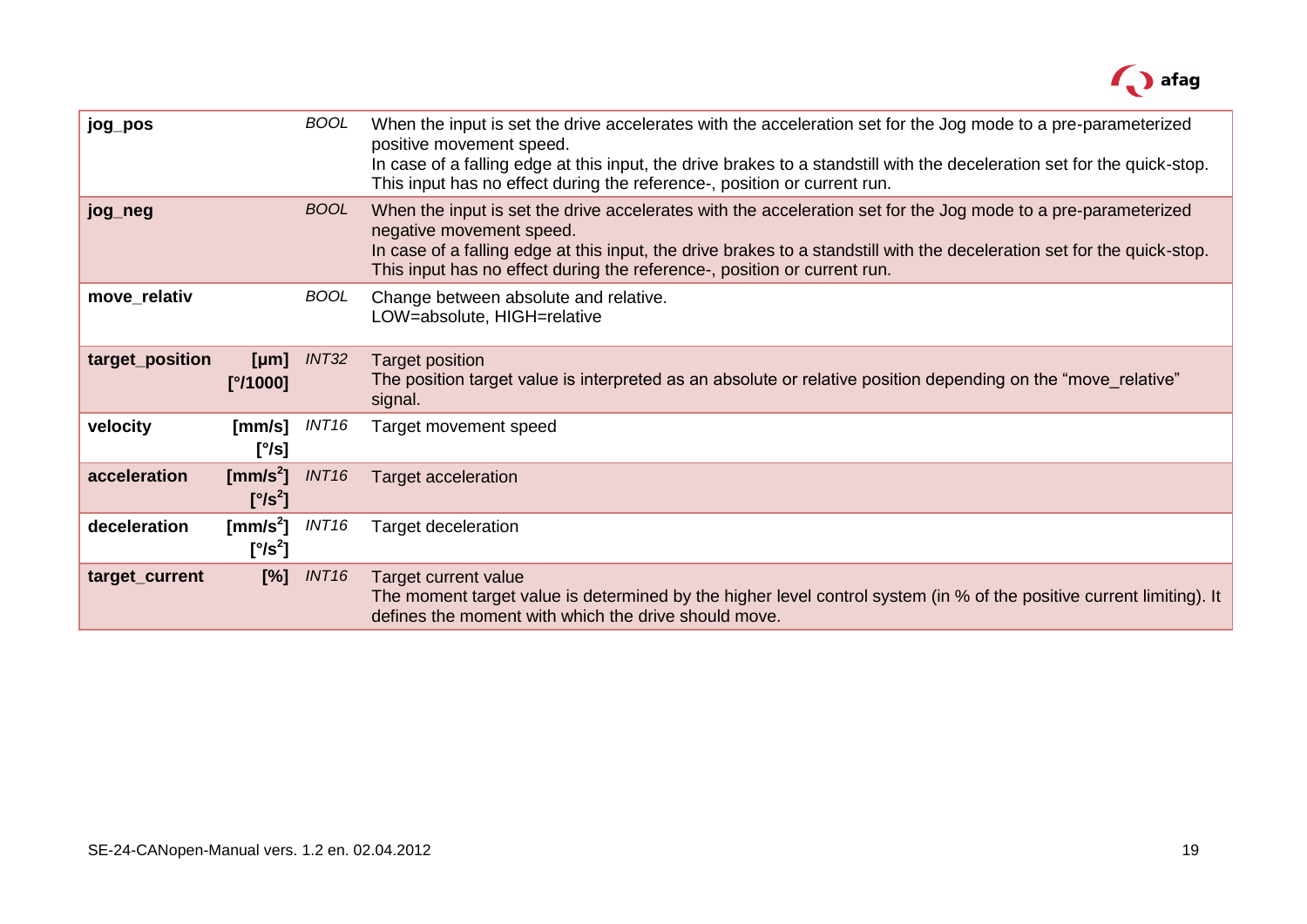

# **5.4.2.2 Input telegram of the SE-24 servo controller**

# **RX PDO 1 (8 bytes)**

|                             | Control Bits [MPU control register (5101:02)] |      |                            |                  |                  |                                         |         |         |                  |    |    |    |    |    |
|-----------------------------|-----------------------------------------------|------|----------------------------|------------------|------------------|-----------------------------------------|---------|---------|------------------|----|----|----|----|----|
| N                           | $\mathbf{2}$                                  | 3    | 4                          | 5                | 6                |                                         | 8       | 9       | 10               | 11 | 12 | 13 | 14 | 15 |
| res<br>drive_enable / fault | start/stop_move<br>ref<br>start/stop_         | mode | bit0<br>$E_{\cdot}$<br>pos | bit1<br>늘<br>pos | bit2<br>č<br>pos | bit <sub>3</sub><br>$\mathbf{F}$<br>pos | jog_pos | jog_neg | relative<br>move |    |    |    |    |    |

|         | 16   17   18   19   20   21   22   23   24   25   26   27   28   29   30   31   32   33   34   35   36   37   38   39   40   41   42   43   44 |                                 |  |  |  |                                         |  |  |  |  |  |  |  |  |  | 45 46 |  |
|---------|------------------------------------------------------------------------------------------------------------------------------------------------|---------------------------------|--|--|--|-----------------------------------------|--|--|--|--|--|--|--|--|--|-------|--|
| target_ |                                                                                                                                                | t_position (µm, °/1000, 32-bit) |  |  |  | $\vert$ [MPU target position (5102:01)] |  |  |  |  |  |  |  |  |  |       |  |

|  |                              |  |  | 48   49   50   51   52   53   54   55   56   57   58   59   60   61   62   63 |                             |  |  |  |
|--|------------------------------|--|--|-------------------------------------------------------------------------------|-----------------------------|--|--|--|
|  | velocity (mm/s, °/s, 16-bit) |  |  |                                                                               | [MPU velocity $(5102:02)$ ] |  |  |  |

|  |  | RX PDO 2 (6 bytes) |                                                                         |  |  |                                 |  |  |  |                                                                                                                                                    |  |  |  |  |                              |  |  |  |
|--|--|--------------------|-------------------------------------------------------------------------|--|--|---------------------------------|--|--|--|----------------------------------------------------------------------------------------------------------------------------------------------------|--|--|--|--|------------------------------|--|--|--|
|  |  |                    |                                                                         |  |  |                                 |  |  |  | 0   1   2   3   4   5   6   7   8   9  10   11   12   13   14   15   16   17   18   19   20   21   22   23   24   25   26   27   28   29   30   31 |  |  |  |  |                              |  |  |  |
|  |  |                    | $\frac{1}{2}$ acceleration (mm/s <sup>2</sup> , $\frac{9}{5}$ , 16-bit) |  |  | [MPU acceleration $(5103:02)$ ] |  |  |  | deceleration (mm/s <sup>2</sup> , $\degree$ /s <sup>2</sup> , 16-bit)                                                                              |  |  |  |  | [MPU deceleration (5104:01)] |  |  |  |

|                            |  |  |  |  |  |  | $33 \mid 34 \mid 35 \mid 36 \mid 37 \mid 38 \mid 39 \mid 40 \mid 41 \mid 42 \mid 43 \mid 44 \mid 45 \mid$ |                                |  |  |  |  |  | 46 |  |
|----------------------------|--|--|--|--|--|--|-----------------------------------------------------------------------------------------------------------|--------------------------------|--|--|--|--|--|----|--|
| target_current (%, 16-bit) |  |  |  |  |  |  |                                                                                                           | [MPU target current (5103:01)] |  |  |  |  |  |    |  |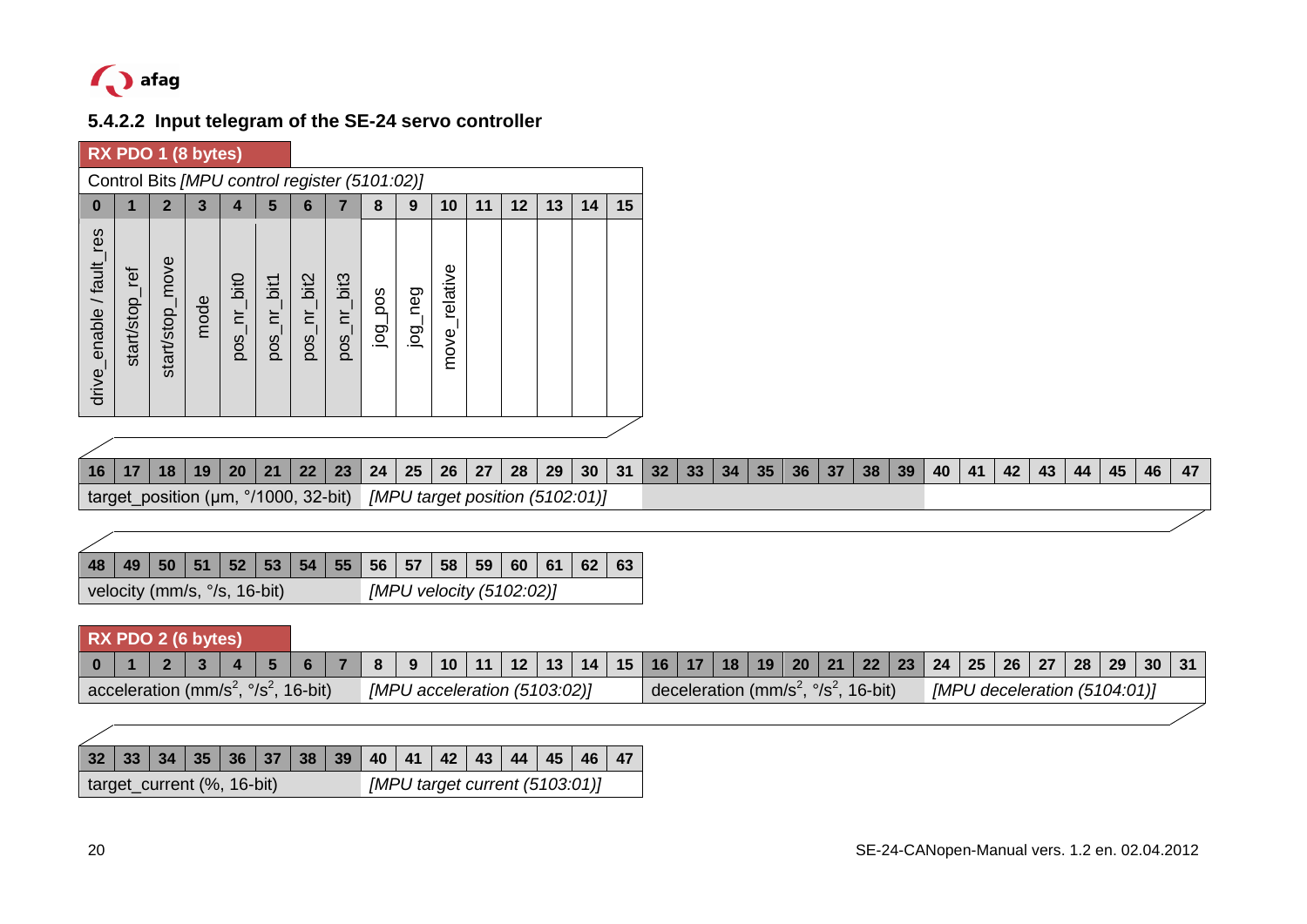

#### **5.5 Integration in a PLC**

The following EDS file is provided for the integration in a higher level PLC: **SE-24.eds**

<span id="page-20-0"></span>The assignment of the PDOs to the COB-IDs can be found in Chapter: *[3.2](#page-8-1) [Objects](#page-8-1)* The description of the PDOs can be found in Chapter: *[5.4](#page-14-1) [Control](#page-14-1)*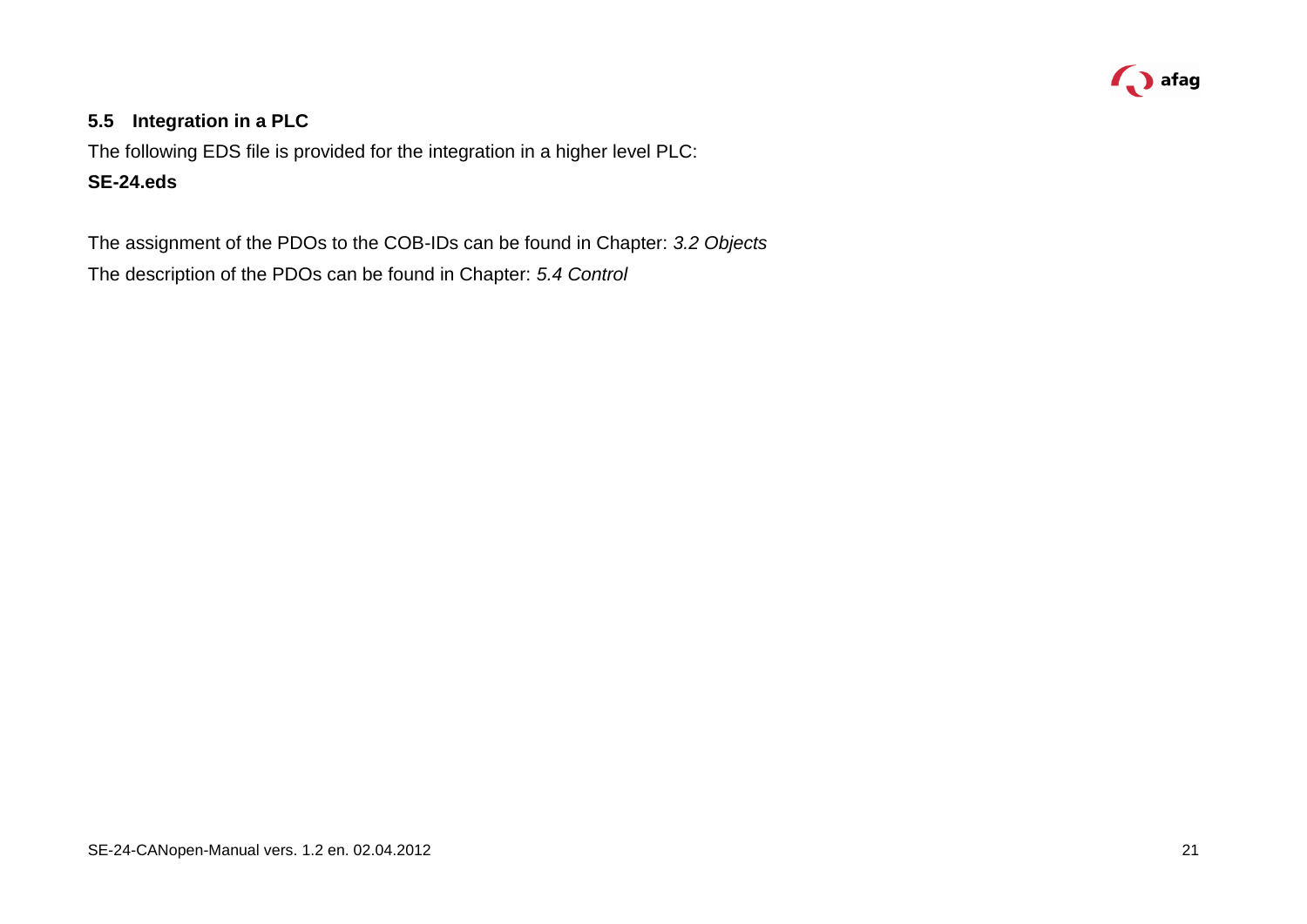

# **6 Signal diagram**

<span id="page-21-0"></span>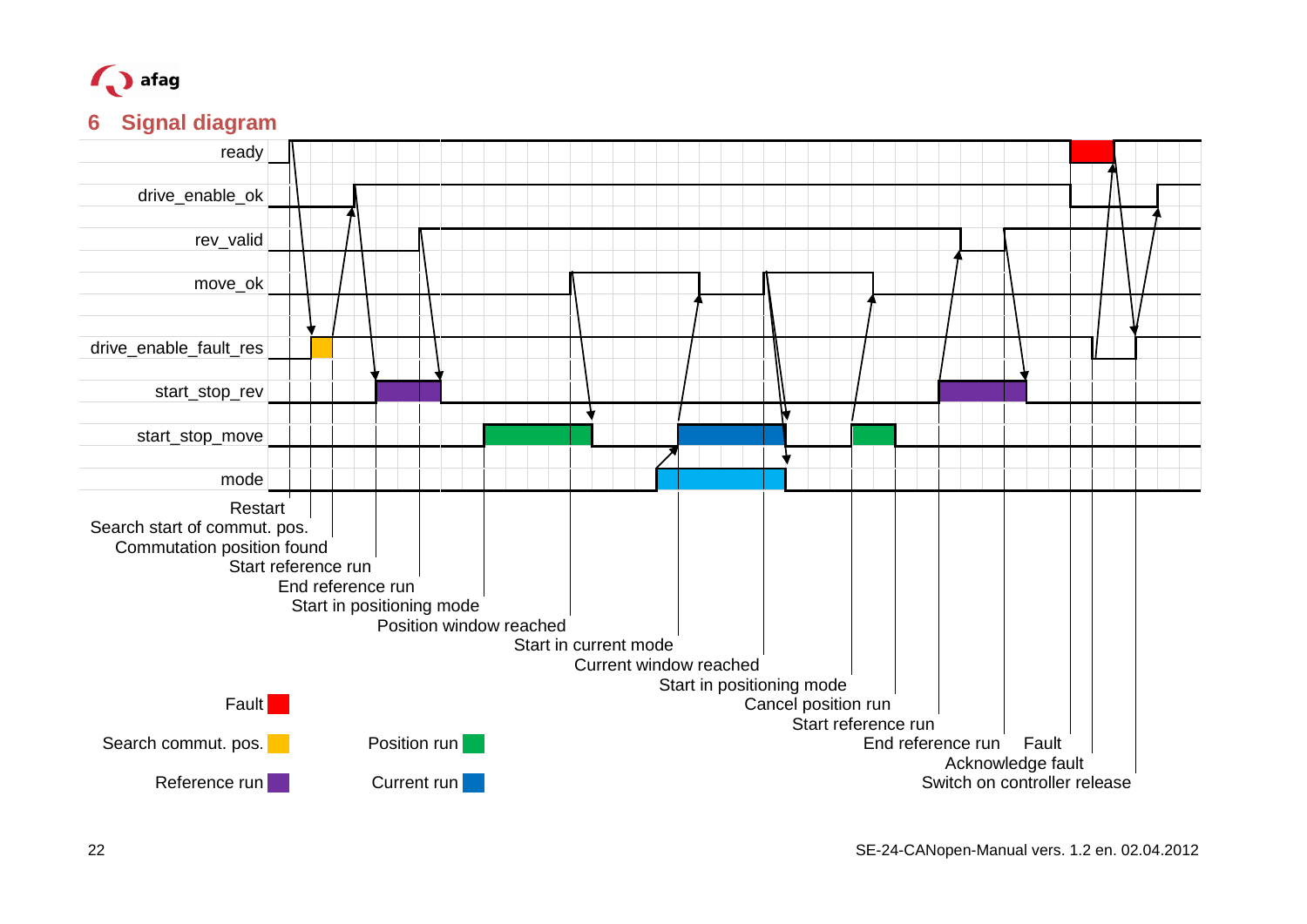